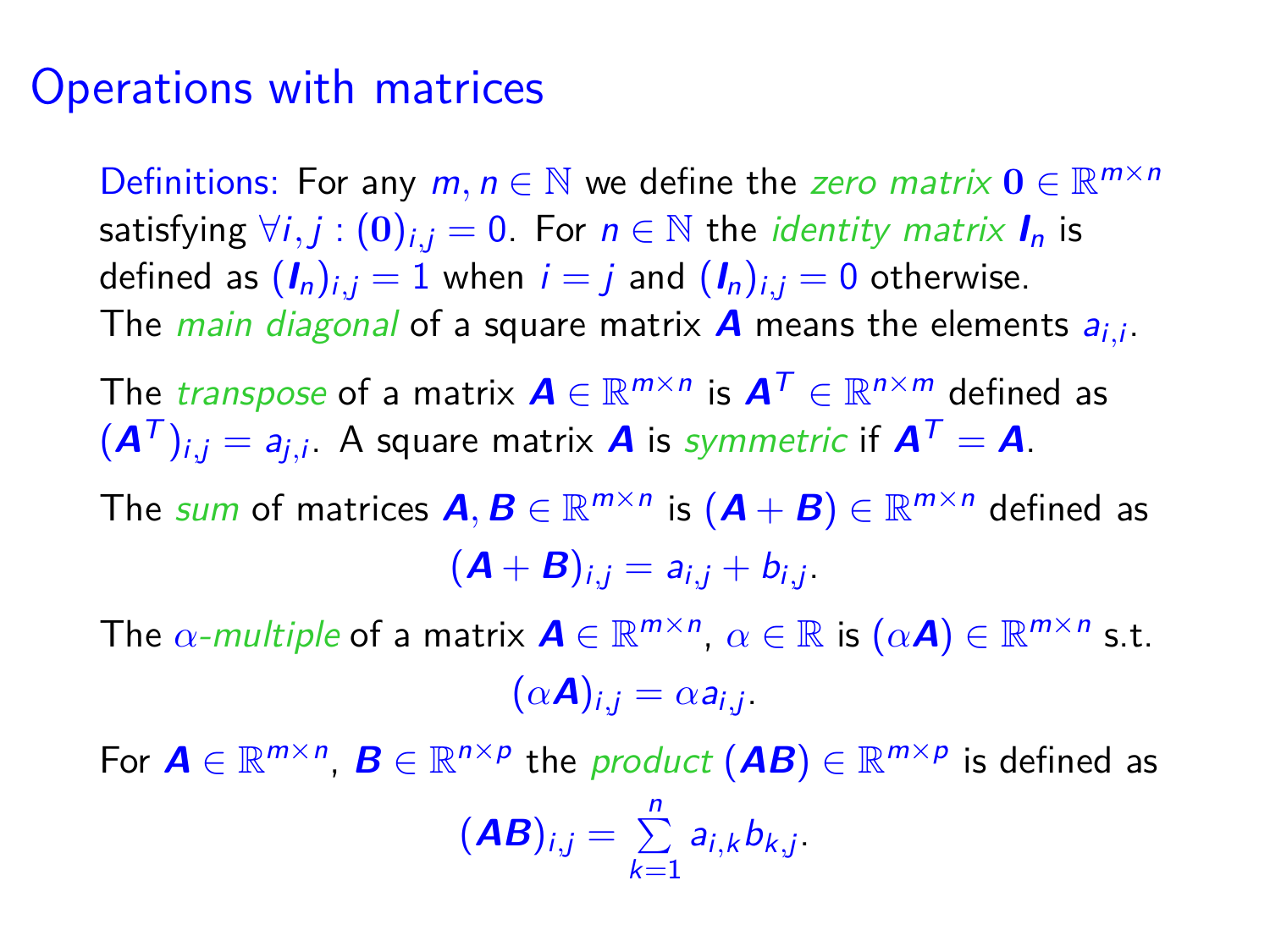# Example of matrix product

|                                                                              | $\mathbf{A} = \begin{pmatrix} 1 & 2 & 4 & 0 \\ 0 & 0 & 1 & 3 \\ 3 & 1 & 2 & 0 \end{pmatrix}$ |  |                                                                                                              |  | $B =$ |                |                | $\begin{pmatrix} 1 & 2 \\ 0 & 3 \\ 2 & 0 \end{pmatrix}$ |                                        |  | $AB = \begin{pmatrix} 9 & 8 \\ 2 & 3 \\ 7 & 9 \end{pmatrix}$                                        |  |  |
|------------------------------------------------------------------------------|----------------------------------------------------------------------------------------------|--|--------------------------------------------------------------------------------------------------------------|--|-------|----------------|----------------|---------------------------------------------------------|----------------------------------------|--|-----------------------------------------------------------------------------------------------------|--|--|
|                                                                              |                                                                                              |  |                                                                                                              |  |       |                |                |                                                         |                                        |  |                                                                                                     |  |  |
| $\begin{bmatrix} 1 & 2 \\ 0 & 3 \\ 2 & 0 \end{bmatrix}$<br>Mnemotechnically: |                                                                                              |  |                                                                                                              |  |       |                |                |                                                         | $\begin{bmatrix} 0 \\ 2 \end{bmatrix}$ |  |                                                                                                     |  |  |
|                                                                              |                                                                                              |  |                                                                                                              |  |       |                |                |                                                         |                                        |  |                                                                                                     |  |  |
|                                                                              | В                                                                                            |  |                                                                                                              |  |       | $\overline{0}$ | $\overline{1}$ |                                                         |                                        |  |                                                                                                     |  |  |
| $\boldsymbol{A}$                                                             | AB                                                                                           |  | $\sqrt{2}$                                                                                                   |  |       |                |                |                                                         |                                        |  |                                                                                                     |  |  |
|                                                                              |                                                                                              |  |                                                                                                              |  |       |                |                |                                                         |                                        |  |                                                                                                     |  |  |
|                                                                              |                                                                                              |  | $\begin{array}{ccccccc} 1 & 2 & 4 & 0 & 9 & 8 \\ 0 & 0 & 1 & 3 & 2 & 3 \\ 3 & 1 & 2 & 0 & 7 & 9 \end{array}$ |  |       |                |                |                                                         | 3                                      |  | $\begin{array}{c c c c c c c c c} \hline . & . & . & . & . \\ \hline 1 & 2 & 0 & 7 & . \end{array}$ |  |  |
|                                                                              |                                                                                              |  |                                                                                                              |  |       |                |                | $3 \cdot 1 + 1 \cdot 0 + 2 \cdot 2 + 0 \cdot 0 = 7$     |                                        |  |                                                                                                     |  |  |

Observation: The matrix product **AB** for  $\mathbf{A} \in \mathbb{R}^{m \times n}$ ,  $\mathbf{B} \in \mathbb{R}^{n \times p}$ requires *mnp* multiplications and  $m(n-1)p$  additions  $\approx$  mnp arithmetic operations.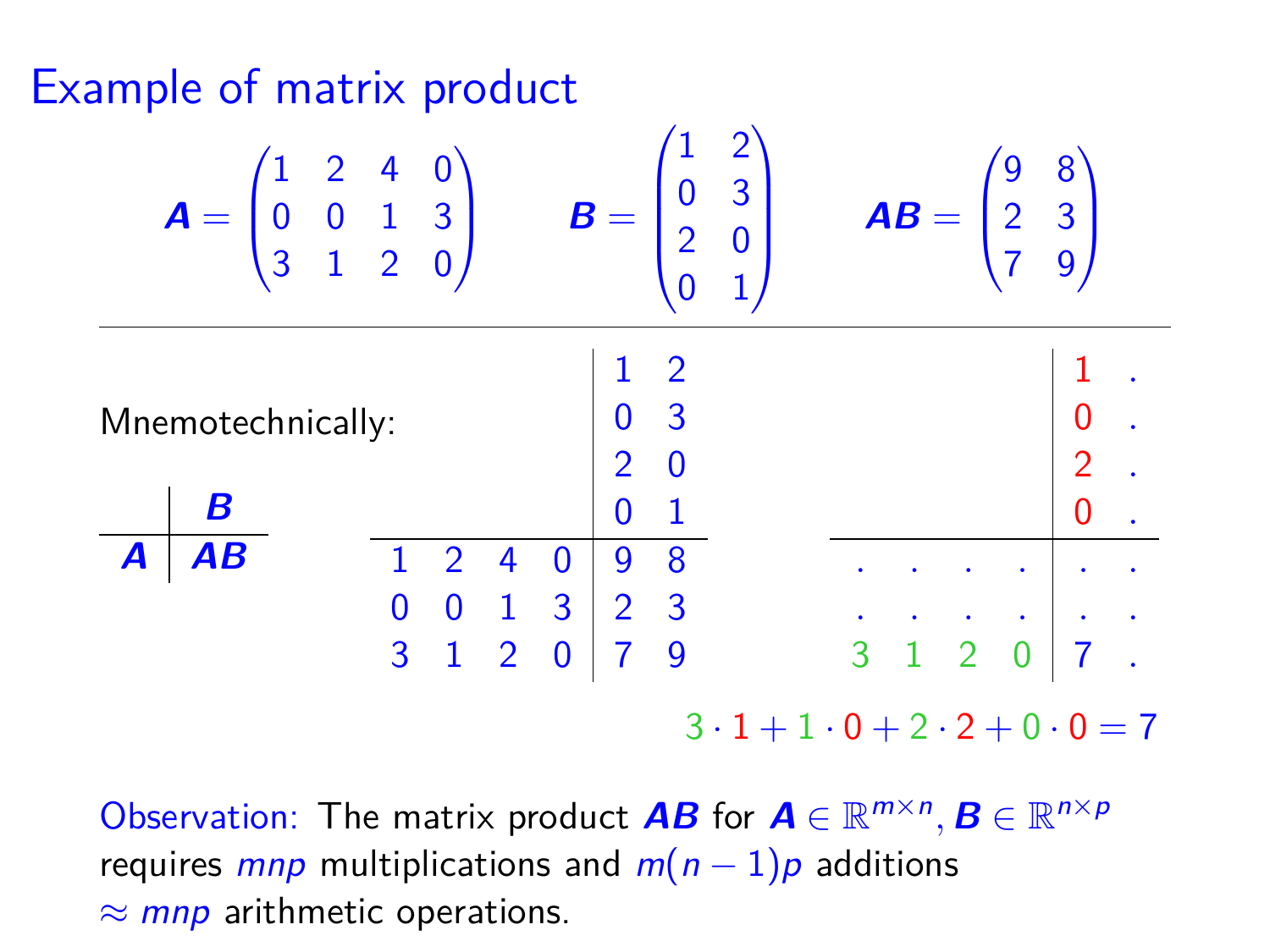## Prove or solve on your own

Proposition: If the results of operations are defined then:

 $(\bm{A}+\bm{B})+\bm{C}=\bm{A}+(\bm{B}+\bm{C})\quad \bm{A}+\bm{B}=\bm{B}+\bm{A}$  $A + 0 = A$  $\alpha(\beta \boldsymbol{A}) = (\alpha \beta) \boldsymbol{A}$  $(\boldsymbol{A} + \boldsymbol{B})^{\mathsf{T}} = \boldsymbol{A}^{\mathsf{T}} + \boldsymbol{B}^{\mathsf{T}}$  $(\mathbf{A}^{\mathcal{T}})^{\mathcal{T}} = \mathbf{A}$  $\exists \bm{B} : \bm{A} + \bm{B} = \bm{A}$  $(\alpha + \beta)$ **A** =  $\alpha$ **A** +  $\beta$ **A**  $(\alpha \mathbf{A})^{\mathsf{T}} = \alpha \mathbf{A}^{\mathsf{T}}$ Pf:  $((A^T)^T)_{i,j} = (A^T)_{j,i} = a_{i,j}$ Find square matrices  $\vec{A}$ ,  $\vec{B}$  such that  $\vec{AB} \neq \vec{BA}$ . Show that the matrix  $AA<sup>T</sup>$  is symmetric for any  $A$ . Show that for any  $A \in \mathbb{R}^{m \times n}$  it holds that  $I_m A = AI_n = A$ . Derive the following rules for the products of block matrices.  $\begin{pmatrix} A_1 & A_2 \end{pmatrix} \begin{pmatrix} B_1 & B_2 \end{pmatrix}$ **B**<sup>2</sup>  $\setminus$  $=$   $A_1B_1 + A_2B_2$  $\begin{pmatrix} A_1 & A_2 \end{pmatrix}$ **A**<sup>3</sup> **A**<sup>4</sup>  $\bigwedge$   $\bigwedge$  **B**<sub>2</sub> **B**<sup>3</sup> **B**<sup>4</sup>  $\setminus$ =  $A_1B_1 + A_2B_3$   $A_1B_2 + A_2B_4$  $A_3B_1 + A_4B_3$   $A_3B_2 + A_4B_4$  $\setminus$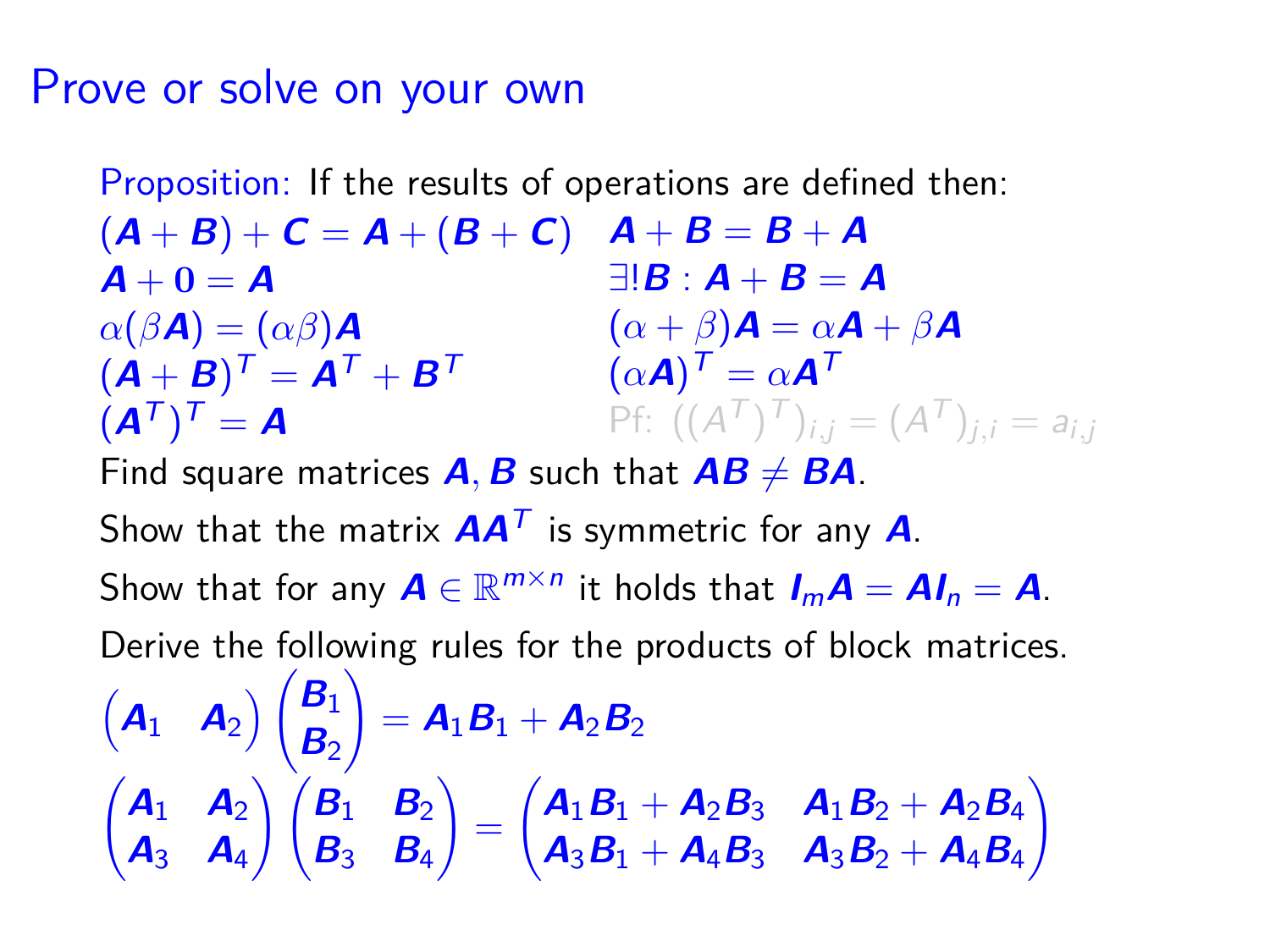Proposition: If the results of the operations are defined then:  $1.$   $(AB)^{T} = B^{T}A^{T}$ 2. (**AB**)**C** = **A**(**BC**) 4. **A**(**B** + **C**) = **AB** + **AC** 3.  $(A + B)C = AC + BC$ Proof: 1. **A** is of order  $m \times n \implies$  **B** is of order  $n \times p$  $((\bm{A}\bm{B})^{\bm{\top}})_{i,j} = (\bm{A}\bm{B})_{j,i} = \sum_{i=1}^{n}$  $\sum\limits_{k=1}^{\infty}a_{j,k}b_{k,i}=$  $=$   $\sum_{n=1}^{n}$  $\sum_{k=1}^{n} b_{k,i} a_{j,k} = \sum_{k=1}^{n}$  $\sum_{k=1}^{N} (\bm{B}^{T})_{i,k} (\bm{A}^{T})_{k,j} = (\bm{B}^{T} \bm{A}^{T})_{i,j}$ 2. **A** of order  $m \times n \Longrightarrow$  **B** of order  $n \times p \Longrightarrow$  **C** of order  $p \times q$  $((\boldsymbol{A}\boldsymbol{B})\boldsymbol{C})_{i,j} = \ \sum \limits$ p  $\sum\limits_{k=1}$  (**AB**)<sub>i,k</sub> c<sub>k</sub>,j =  $\sum\limits_{k=1}$ p  $k=1$  $\left(\frac{n}{2}\right)$  $\sum_{l=1}^n a_{i,l} b_{l,k}$   $c_{k,j} =$ p p

$$
= \sum_{k=1}^{p} \sum_{l=1}^{n} a_{i,l} b_{l,k} c_{k,j} = \sum_{l=1}^{n} \sum_{k=1}^{p} a_{i,l} b_{l,k} c_{k,j} =
$$
  
= 
$$
\sum_{l=1}^{n} a_{i,l} \left( \sum_{k=1}^{p} b_{l,k} c_{k,j} \right) = \sum_{l=1}^{n} a_{i,l} (BC)_{l,j} = (A(BC))_{i,j}
$$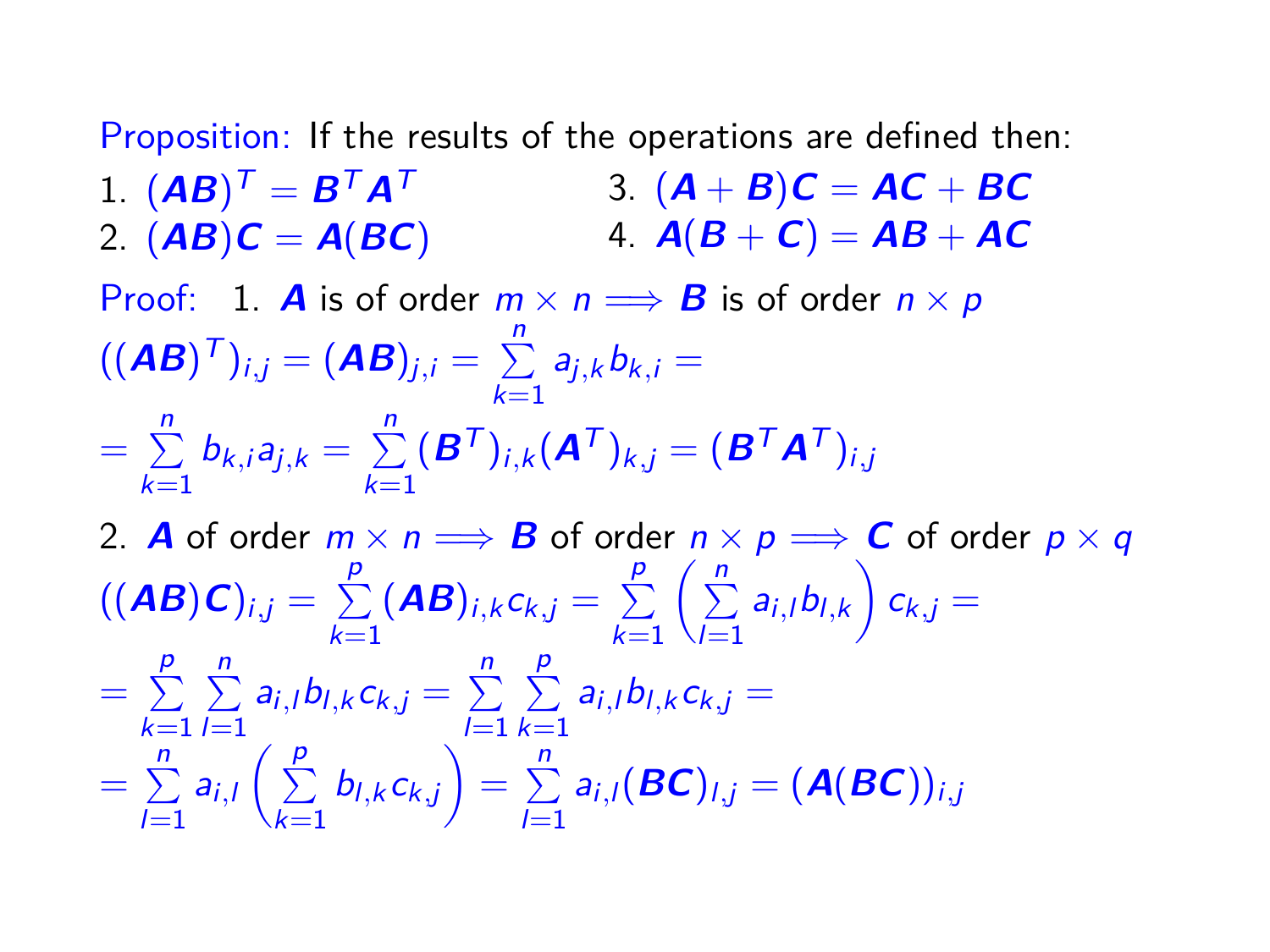Proposition: If the results of the operations are defined then:  $1.$   $(AB)^{T} = B^{T}A^{T}$ 2. (**AB**)**C** = **A**(**BC**) 4. **A**(**B** + **C**) = **AB** + **AC** 3.  $(A + B)C = AC + BC$ Proof: 3.  $A \in \mathbb{R}^{m \times n} \Longrightarrow B \in \mathbb{R}^{m \times n}, C \in \mathbb{R}^{n \times p}$  $((\mathbf{A} + \mathbf{B})\mathbf{C})_{i,j} = \sum_{i=1}^{n}$  $\sum_{k=1}^{n} (A + B)_{i,k} c_{k,j} = \sum_{k=1}^{n}$  $\sum_{k=1}$  $(a_{i,k} + b_{i,k})c_{k,j} =$  $=$   $\sum_{n=1}^{n}$  $\sum_{k=1}^{n} (a_{i,k}c_{k,j} + b_{i,k}c_{k,j}) = \sum_{k=1}^{n} a_{i,k}c_{k,j} + \sum_{k=1}^{n} a_{i,k}c_{k,j}$  $\sum_{k=1} b_{i,k} c_{k,j} =$  $= (AC)_{i,j} + (BC)_{i,j} = (AC + BC)_{i,j}$ 4.  $\mathbf{A} \in \mathbb{R}^{m \times n} \Longrightarrow \mathbf{B}, \mathbf{C} \in \mathbb{R}^{n \times p}$  $(\mathbf{A}(\mathbf{B}+\mathbf{C}))_{i,j}=\sum_{i=1}^{n}$  $\sum_{k=1}^{n} a_{i,k} (B + C)_{k,j} = \sum_{k=1}^{n} a_k$  $\sum_{k=1} a_{i,k} (b_{k,j} + c_{k,j}) =$  $=$   $\sum_{n=1}^{n}$  $\sum_{k=1}^{n} (a_{i,k}b_{k,j} + a_{i,k}c_{k,j}) = \sum_{k=1}^{n} a_{i,k}b_{k,j} + \sum_{k=1}^{n} a_{i,k}b_{k,j}$  $\sum_{k=1} a_{i,k} c_{k,j} =$  $=(\boldsymbol{A}\boldsymbol{B})_{i,j}+(\boldsymbol{A}\boldsymbol{C})_{i,j}=(\boldsymbol{A}\boldsymbol{B}+\boldsymbol{A}\boldsymbol{C})_{i,j}$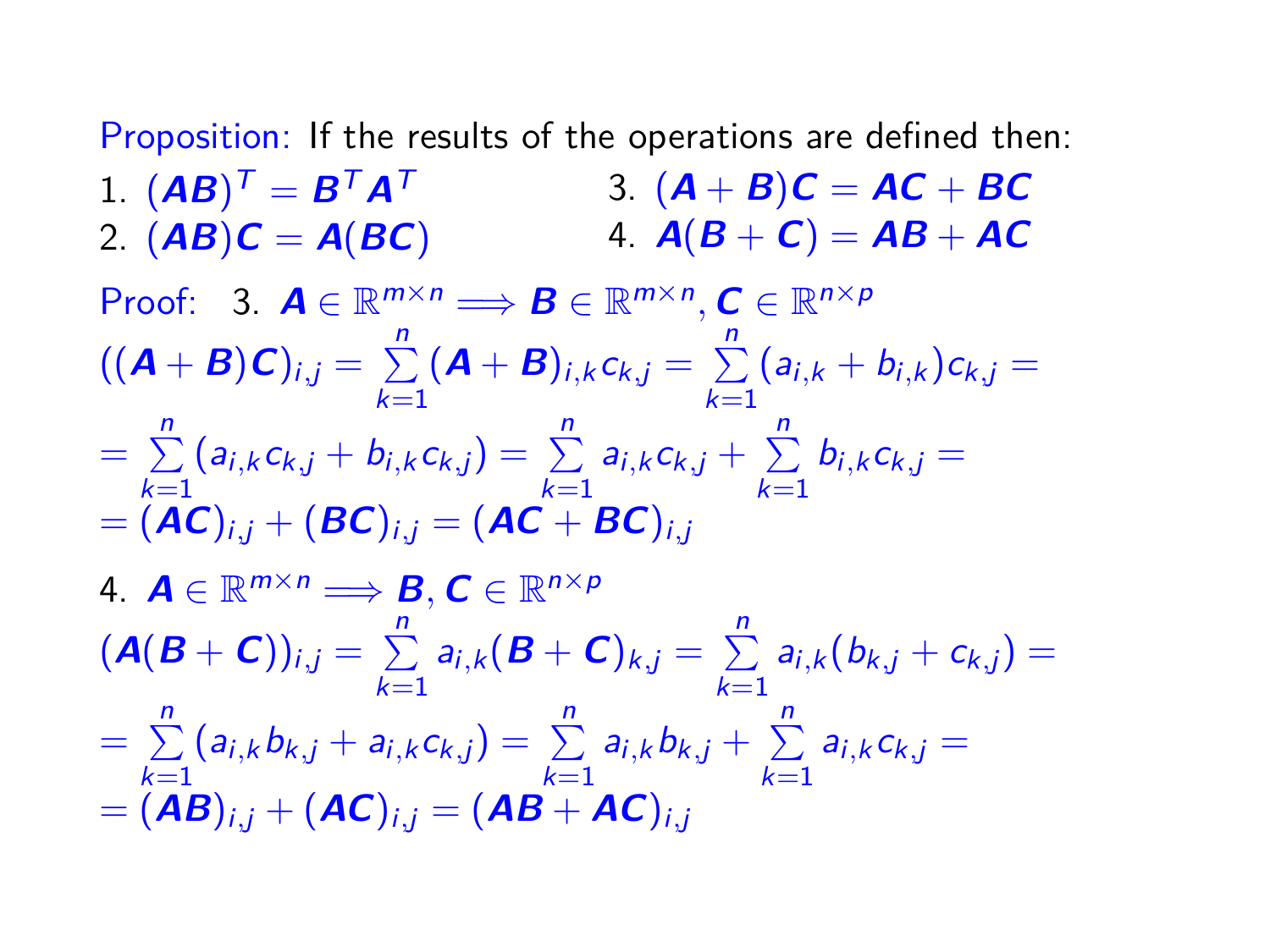Example for the proof of the product associativity

$$
((AB)C)_{i,j} = \sum_{k=1}^{p} (AB)_{i,k} c_{k,j} = \sum_{k=1}^{p} \left(\sum_{l=1}^{n} a_{i,l} b_{l,k}\right) c_{k,j} =
$$
  
= 
$$
\sum_{k=1}^{p} \sum_{l=1}^{n} a_{i,l} b_{l,k} c_{k,j} = \sum_{l=1}^{n} \sum_{k=1}^{p} a_{i,l} b_{l,k} c_{k,j} =
$$
  
= 
$$
\sum_{l=1}^{n} a_{i,l} \left(\sum_{k=1}^{p} b_{l,k} c_{k,j}\right) = \sum_{l=1}^{n} a_{i,l} (BC)_{l,j} = (A(BC))_{i,j}
$$

 $m = q = i = i = 1, n = p = 2$ :  $0 \quad 1 \vert \quad 6$  $2 \quad 3 \mid 7$ 10 19 193 6 7  $0 \quad 1 \vert \quad 7$  $2<sup>2</sup>$ 4 5 193

 $193 = 10 \cdot 6 + 19 \cdot 7 = (4 \cdot 0 + 5 \cdot 2) \cdot 6 + (4 \cdot 1 + 5 \cdot 3) \cdot 7 =$  $(4.0.6+5.2.6)+(4.1.7+5.3.7) = (4.0.6+4.1.7)+(5.2.6+5.3.7) =$  $4 \cdot (0 \cdot 6 + 1 \cdot 7) + 5 \cdot (2 \cdot 6 + 3 \cdot 7) = 4 \cdot 7 + 5 \cdot 33 = 193$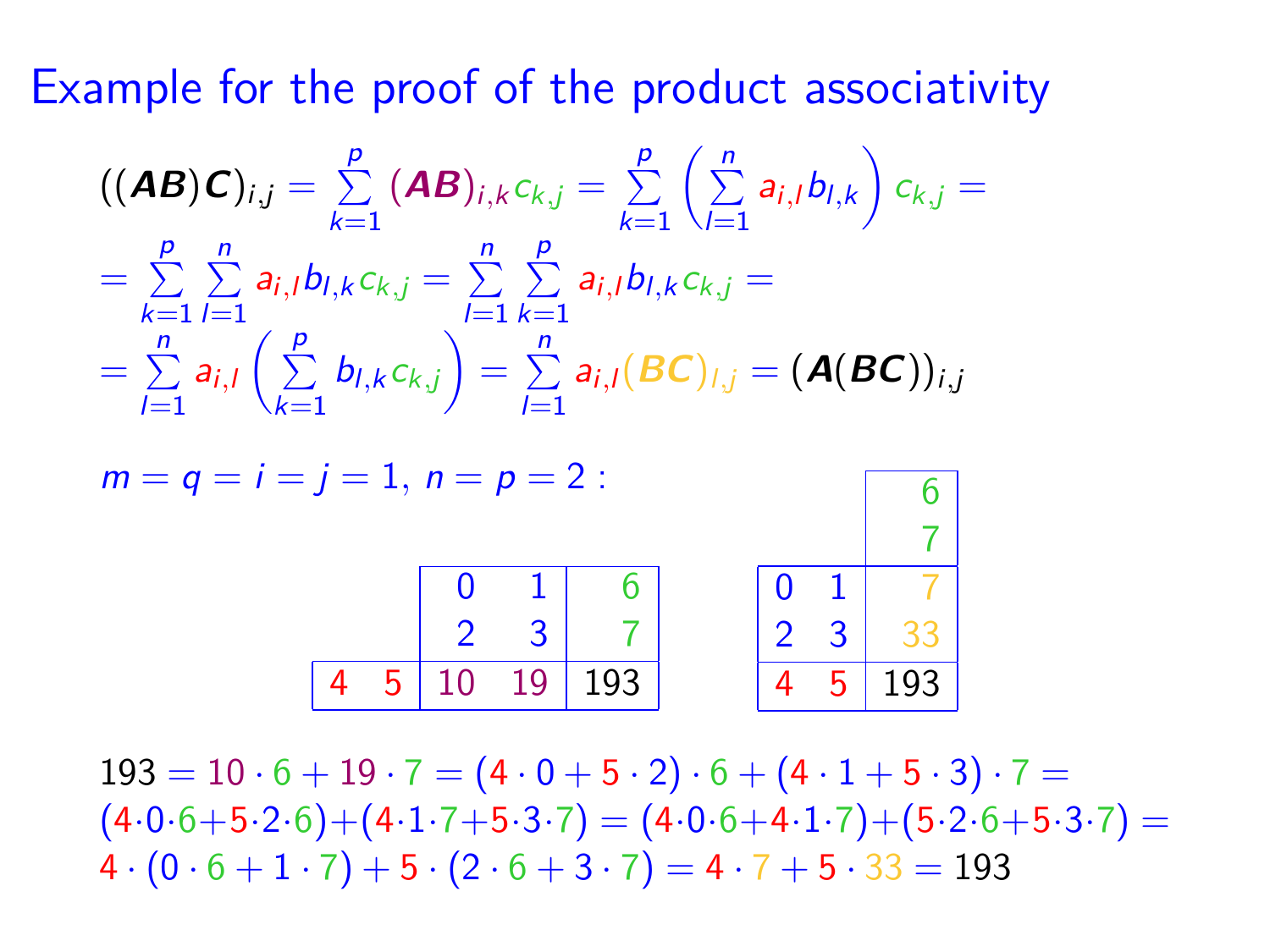## Efficiency of the product evaluation  $\boldsymbol{A} \in \mathbb{R}^{m \times n}, \boldsymbol{B} \in \mathbb{R}^{n \times p}, \boldsymbol{C} \in \mathbb{R}^{p \times q} : (\boldsymbol{A}\boldsymbol{B})\boldsymbol{C} = \boldsymbol{A}(\boldsymbol{B}\boldsymbol{C})$



**C**  $B \mid BC$  $A \mid A(BC)$ 

 $AB \approx mnp$  arithmetic operations,  $(AB)C \approx mpq$  operations, in total  $\approx mp(n+q)$  operations.  $BC \approx npq$  operations,  $A(BC) \approx m n q$  operations, in total  $\approx nq(m+p)$  operations.

4

When  $m \ll n, p, q$ , we get  $mp(n + q) \ll nq(m + p)$ .

| en $m \ll n, p, q$ , we get $mp(n + q) \ll nq(m + p)$ . |  |  |  |  |  |  |  |  |  |
|---------------------------------------------------------|--|--|--|--|--|--|--|--|--|
|                                                         |  |  |  |  |  |  |  |  |  |
|                                                         |  |  |  |  |  |  |  |  |  |
|                                                         |  |  |  |  |  |  |  |  |  |
|                                                         |  |  |  |  |  |  |  |  |  |
|                                                         |  |  |  |  |  |  |  |  |  |

The first way has *more* intermediate values than the second. Though the final result is the same in both ways, a suitable order of evaluation may affect the overall computational complexity.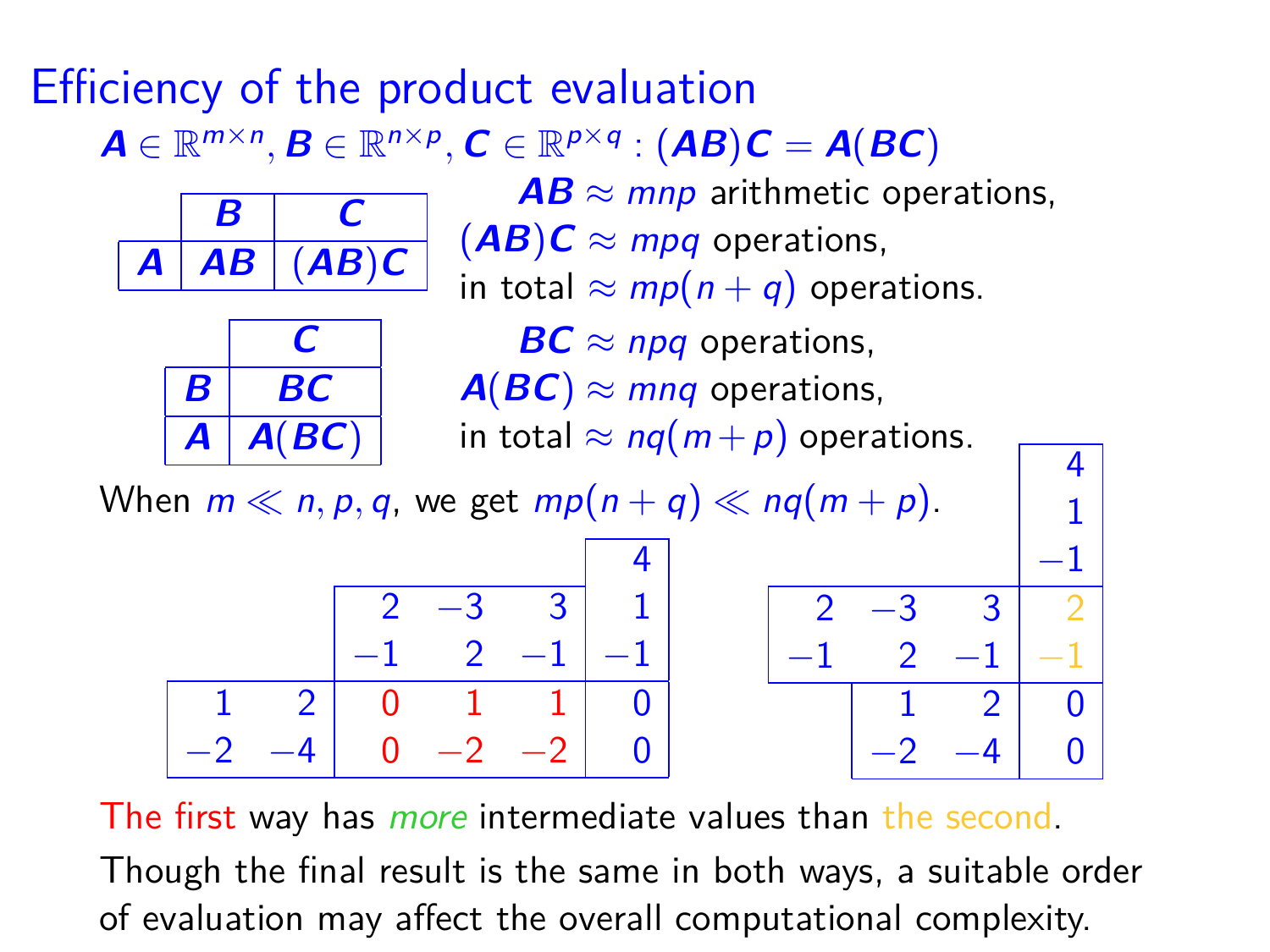## Elementary matrices

Observation: Let **B** be the matix obtained from **A** by:

If the multiplication of the *i*-th row by  $t \neq 0$ . Then  $B = EA$ where  $e_{i,j} = t$ ,  $e_{k,k} = 1$  for  $k \neq i$  and  $e_{k,j} = 0$  for  $k \neq l$ .

If the adding the *j*-th row to the *j*-th. Then  $B = EA$  where  $e_{i,j} = 1$ ,  $e_{k,k} = 1$ , for all k, and  $e_{k,l} = 0$  for  $i \neq k \neq l \neq j$ .

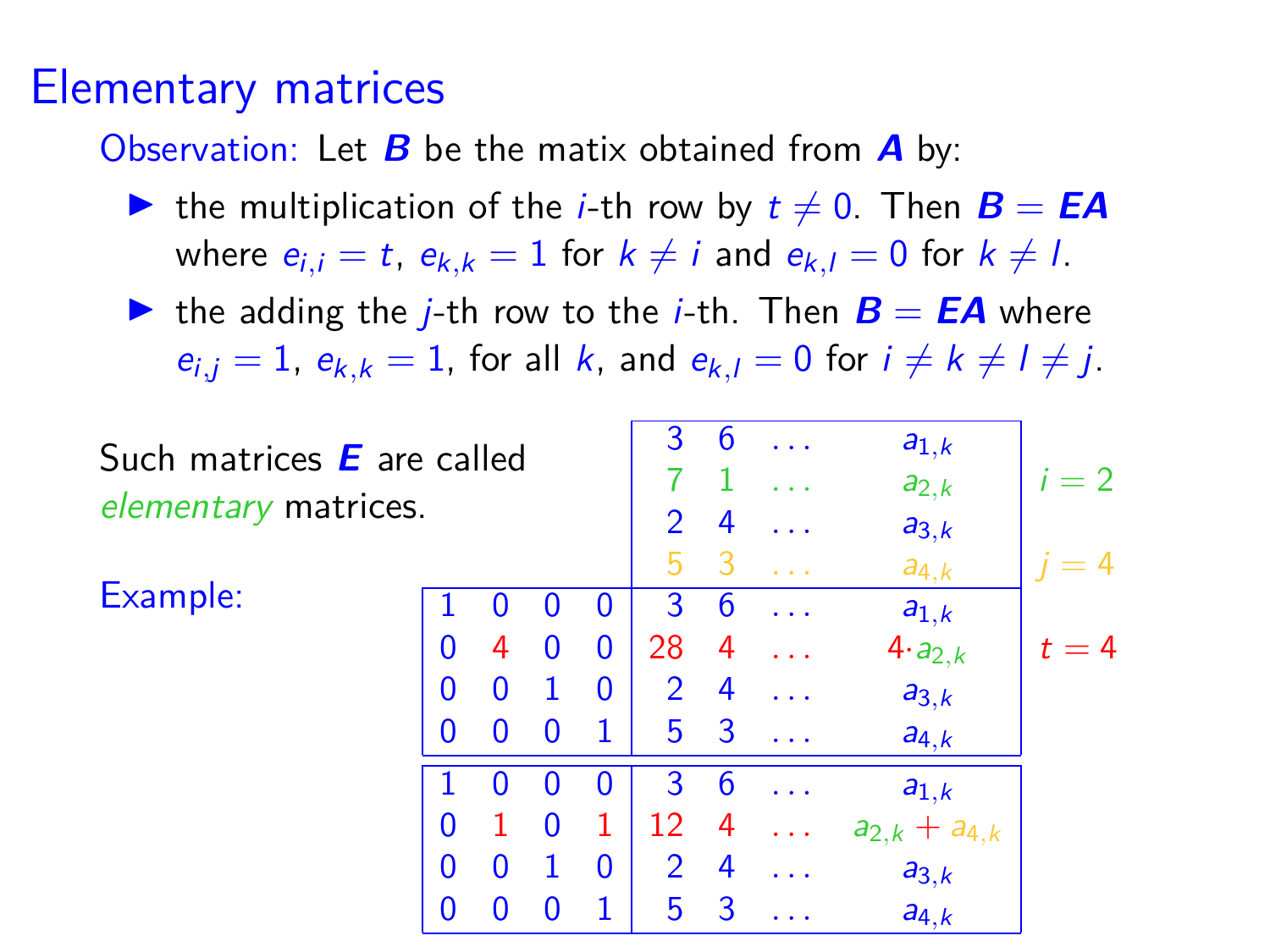#### Inverse matrix

Definition: If for  $A \in \mathbb{R}^{n \times n}$  there exists  $B \in \mathbb{R}^{n \times n}$  such that  $AB = I_n$ , then **B** is called the *inverse matrix* and denoted by  $A^{-1}$ . If **A** has an inverse, then it is called *regular*, otherwise it is *singular*.

Theorem: For  $A \in \mathbb{R}^{n \times n}$  the following are equivalent:

- 1. **A** is regular, i.e.  $\exists \mathbf{B} \in \mathbb{R}^{n \times n}$  :  $\mathbf{A}\mathbf{B} = \mathbf{I}_n$ .
- 2. rank $(A) = n$ .
- 3. **A** ∼∼ **I**n.
- 4. The system  $Ax = 0$  has only trivial solution  $x = 0$ .

Proof: 2*.* ⇔ 4*.* was already proved. 2.  $\Rightarrow$  3. by Gauss-Jordan elimination, 2.  $\Leftarrow$  3. trivially.  $2. \Rightarrow 1.$  Denote  $I_n = (\mathbf{e}^1 | \dots | \mathbf{e}^n).$  For  $i = 1, \dots, n$  consider systems  $Ax^i = e^i$ . Since  $\text{rank}(A) = n$  we get  $B = (x^1 | \dots | x^n)$ . 1.  $\Rightarrow$  2. If rank( $\bf{A}$ )  $<$  n then for some *i*, the *i*-th row of  $\bf{A}$  can be eliminated by the other rows, thus  $\boldsymbol{A} \boldsymbol{x}^i = \boldsymbol{e}^i$  has no solution as the only 1 in  $\boldsymbol{e}^i$  cannot be eliminated by zeroes.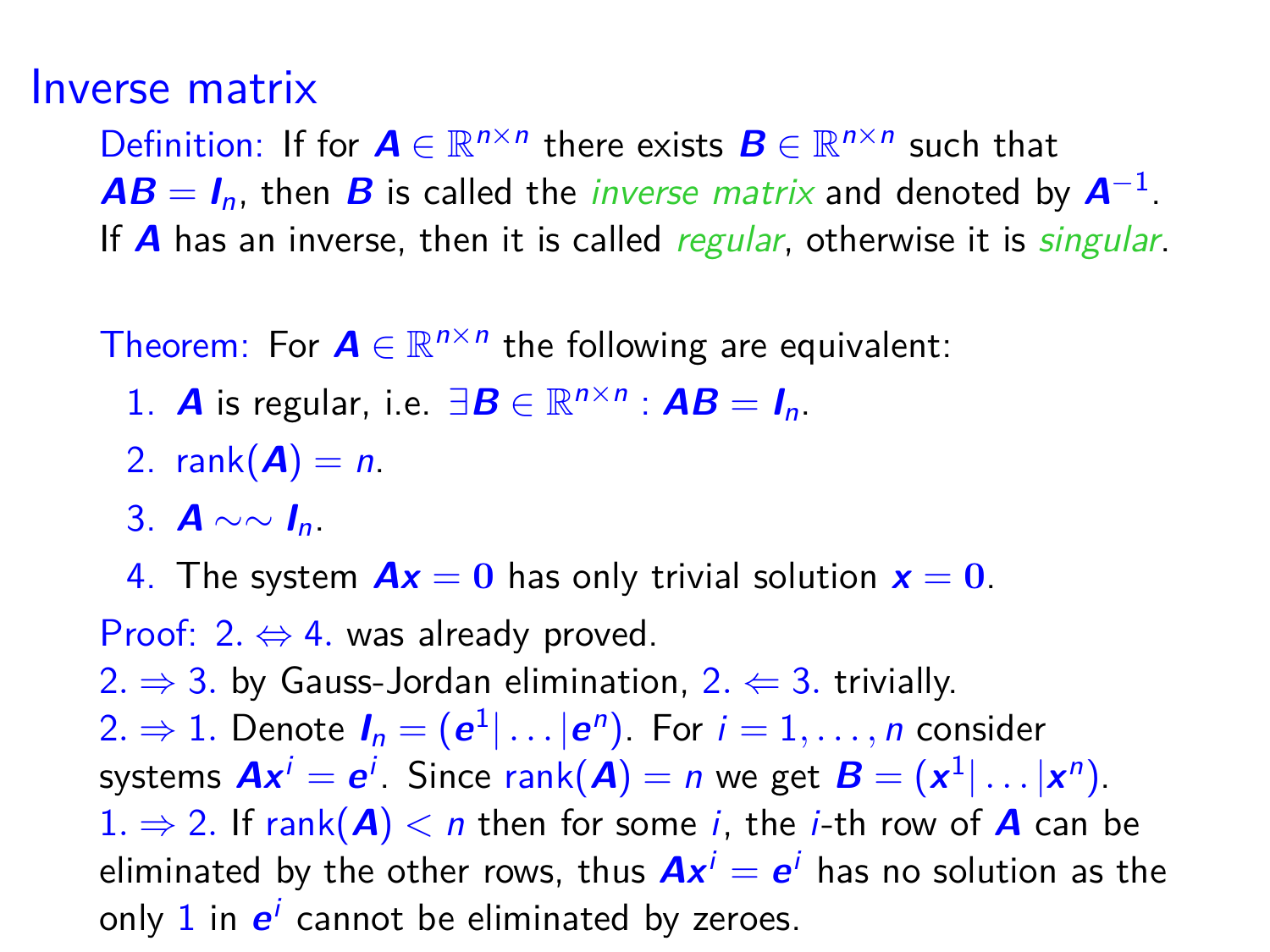#### Inverse matrix

Corollary: If the inverse matrix  $A^{-1}$  exists, it is unique.

Theorem: The inverse matrix satisfies:  $A^{-1}A = I_n$ .

Proof: We first show that **A**−<sup>1</sup> is regular: If  $A^{-1}x = 0$  has a solution then  $x = I_n x = AA^{-1}x = A0 = 0$ . Hence there exists  $(\boldsymbol{A}^{-1})^{-1}$  and we get:  $A^{-1}A = A^{-1}AI_n = (A^{-1}A)(A^{-1}(A^{-1})^{-1}) =$  ${\bm A}^{-1}({\bm A} {\bm A}^{-1})({\bm A}^{-1})^{-1} = {\bm A}^{-1} {\bm I}_n({\bm A}^{-1})^{-1} = {\bm A}^{-1}({\bm A}^{-1})^{-1} = {\bm I}_n$ 

Corollary: If  $\mathbf{BA} = \mathbf{I}_n$  then  $\mathbf{A}^{-1} = \mathbf{B}$ .

Proof:  $BA = I_n \implies AB = I_n \implies A^{-1} = B$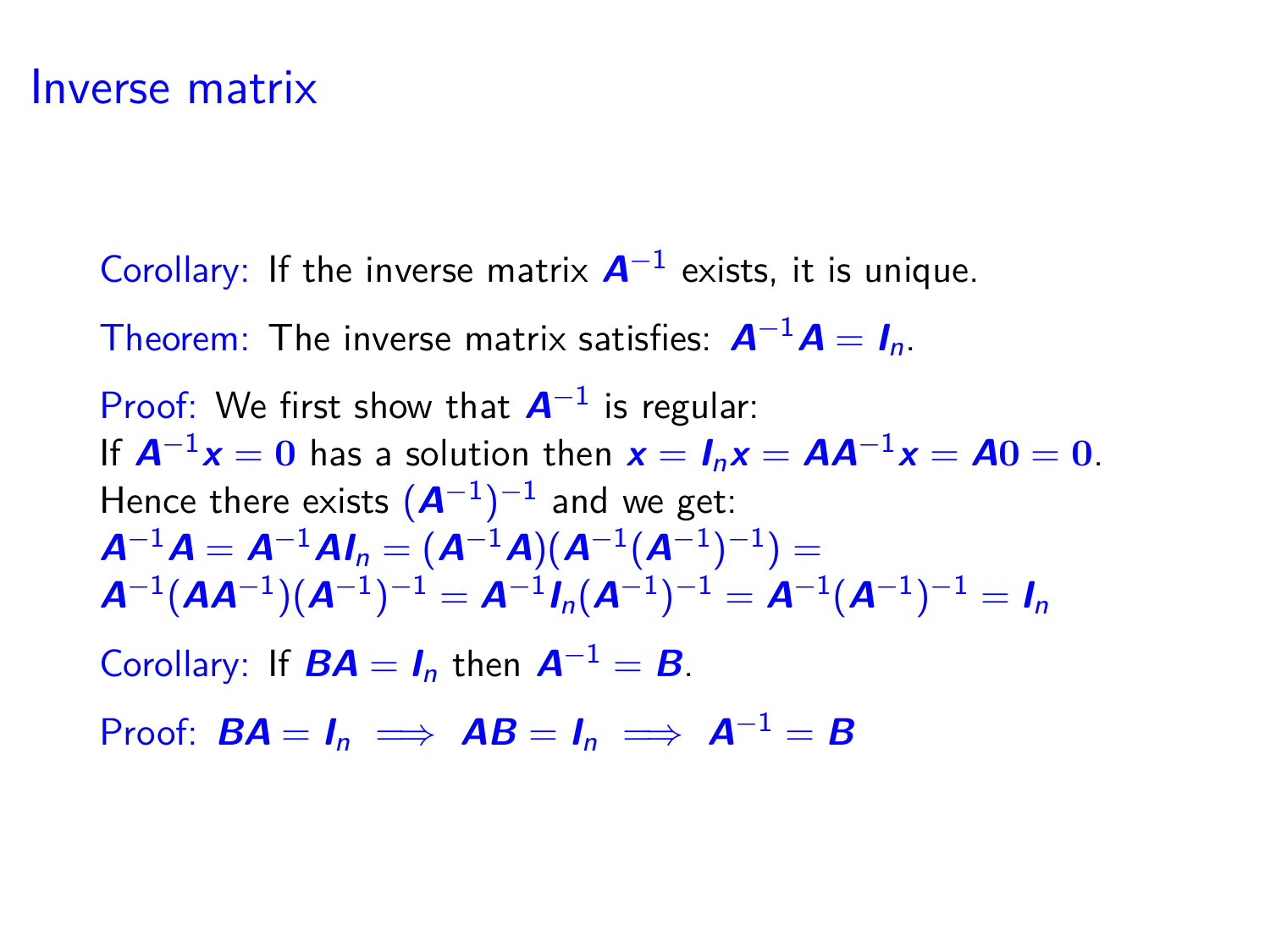## Inverse matrix calculation

- **Example (A|I<sub>n</sub>) and by Gauss-Jordan elimination get (I<sub>n</sub>|B)**.
- If this process fails, then  $\boldsymbol{A}$  is singular.
- **IDERVIFIGHTER** Denote  $\mathbf{E}_1, \ldots, \mathbf{E}_k$  the elementary matrices of the applied elementary transforms. Then the left side of  $(A|I_n) \sim \sim (I_n|B)$ yields  $\mathbf{E}_k \cdots \mathbf{E}_1 \mathbf{A} = \mathbf{I}_n$ , the right side yields  $\mathbf{E}_k \cdots \mathbf{E}_1 \mathbf{I}_n = \mathbf{B}$ thus  $BA = I_n$  and therefore  $A^{-1} = B$ . (Indeed the columns of **B** are solutions of  $Ax^i = e^i$ )

Example:  
\n
$$
(\mathbf{A}|\mathbf{I}_n) = \begin{pmatrix} 1 & 3 & 2 & 1 & 0 & 0 \\ 3 & 4 & 0 & 0 & 1 & 0 \\ 0 & 1 & 1 & 0 & 0 & 1 \end{pmatrix} \sim \begin{pmatrix} 1 & 3 & 2 & 1 & 0 & 0 \\ 0 & 1 & 1 & 0 & 0 & 1 \\ 0 & 5 & 6 & 3 & -1 & 0 \end{pmatrix} \sim \begin{pmatrix} 1 & 0 & -1 & 1 & 0 & -3 \\ 0 & 1 & 1 & 0 & 0 & 1 \\ 0 & 0 & 1 & 3 & -1 & -5 \end{pmatrix} \sim \begin{pmatrix} 1 & 0 & 0 & 4 & -1 & -8 \\ 0 & 1 & 0 & -3 & 1 & 6 \\ 0 & 0 & 1 & 3 & -1 & -5 \end{pmatrix} = (\mathbf{I}_n|\mathbf{A}^{-1})
$$
\nCorrectness test: 
$$
\begin{pmatrix} 1 & 3 & 2 \\ 3 & 4 & 0 \\ 0 & 1 & 1 \end{pmatrix} \begin{pmatrix} 4 & -1 & -8 \\ -3 & 1 & 6 \\ 3 & -1 & -5 \end{pmatrix} = \begin{pmatrix} 1 & 0 & 0 \\ 0 & 1 & 0 \\ 0 & 0 & 1 \end{pmatrix}
$$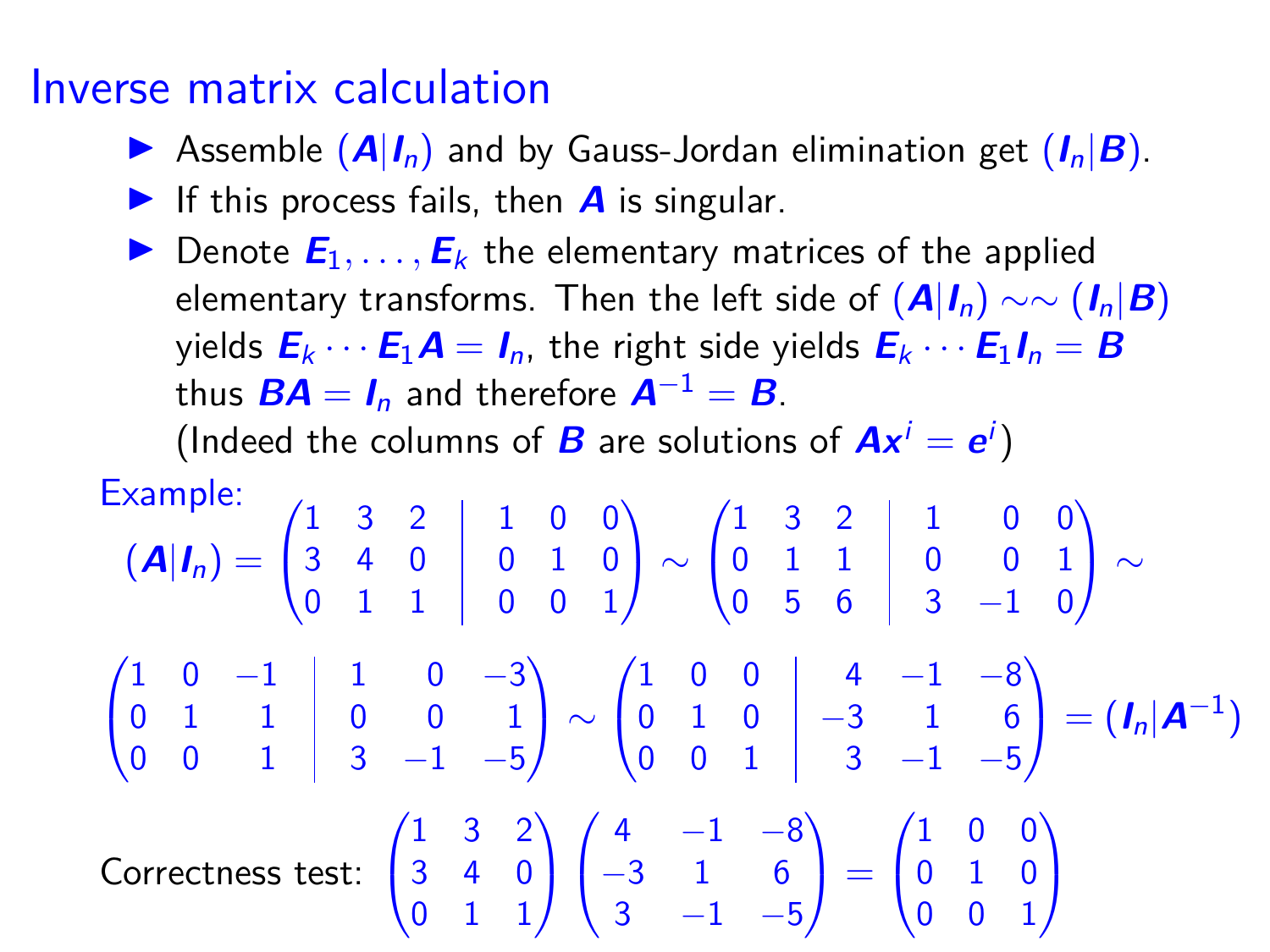## Matrix equations

Observation: If **R** is regular, then:  $A = B \Longleftrightarrow AR = BR$ . Proof:  $\Rightarrow$  trivially,  $\Leftarrow$ :  $A = AI_n = ARR^{-1} = BRR^{-1} = B$ . Exercises: Prove that regular matrices **A***,* **B** of the same order satisfy:

 $\blacktriangleright$   $(A^{-1})^{-1} = A$  $\blacktriangleright$  **AB** is regular  $\blacktriangleright$   $(AB)^{-1} = B^{-1}A^{-1}$  $\blacktriangleright$   $(\mathbf{A}^{\mathsf{T}})^{-1} = (\mathbf{A}^{-1})^{\mathsf{T}}$